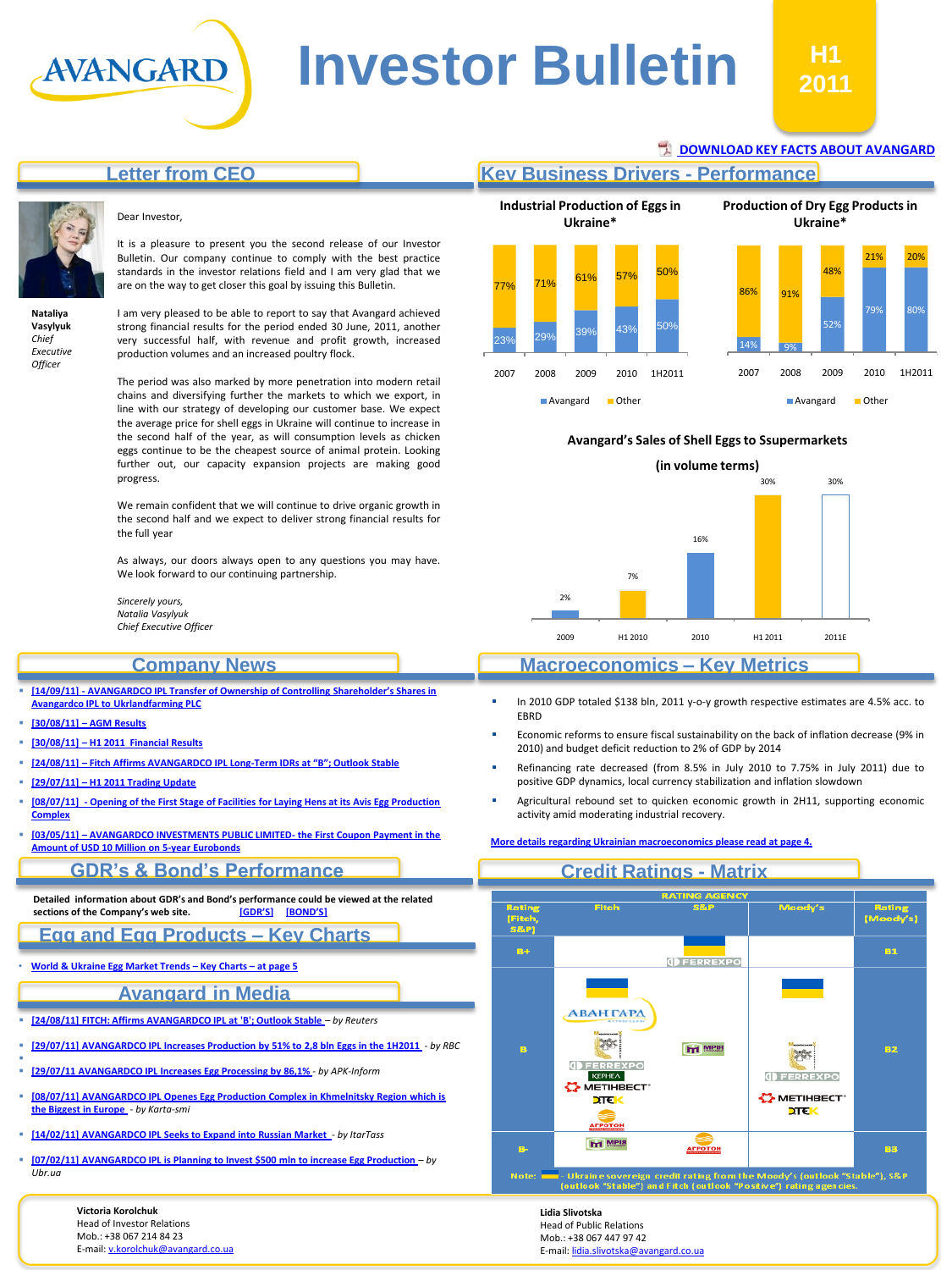#### **Production Results – Key Charts**





Source: Company data

# **Financial Results – H1 2011 – Key Charts**

**Revenue, US\$ mln**

AVANGARD



**Gross Profit, US\$ mln EBITDA, US\$ mln**



**COGS – H1 2010**

#### 84%  $\mathsf{G}$  $5%$ Raw materials **Payroll of production** personnel & related taxes Depreciation Services provided by 3rd parties Other expenses

**SG&A Expenses – H1 2010 SG&A Expenses – H1 2011**





63.5

38%

+44%

**COGS – H1 2011**

91.2

41%





**Net Profit, US\$ mln**

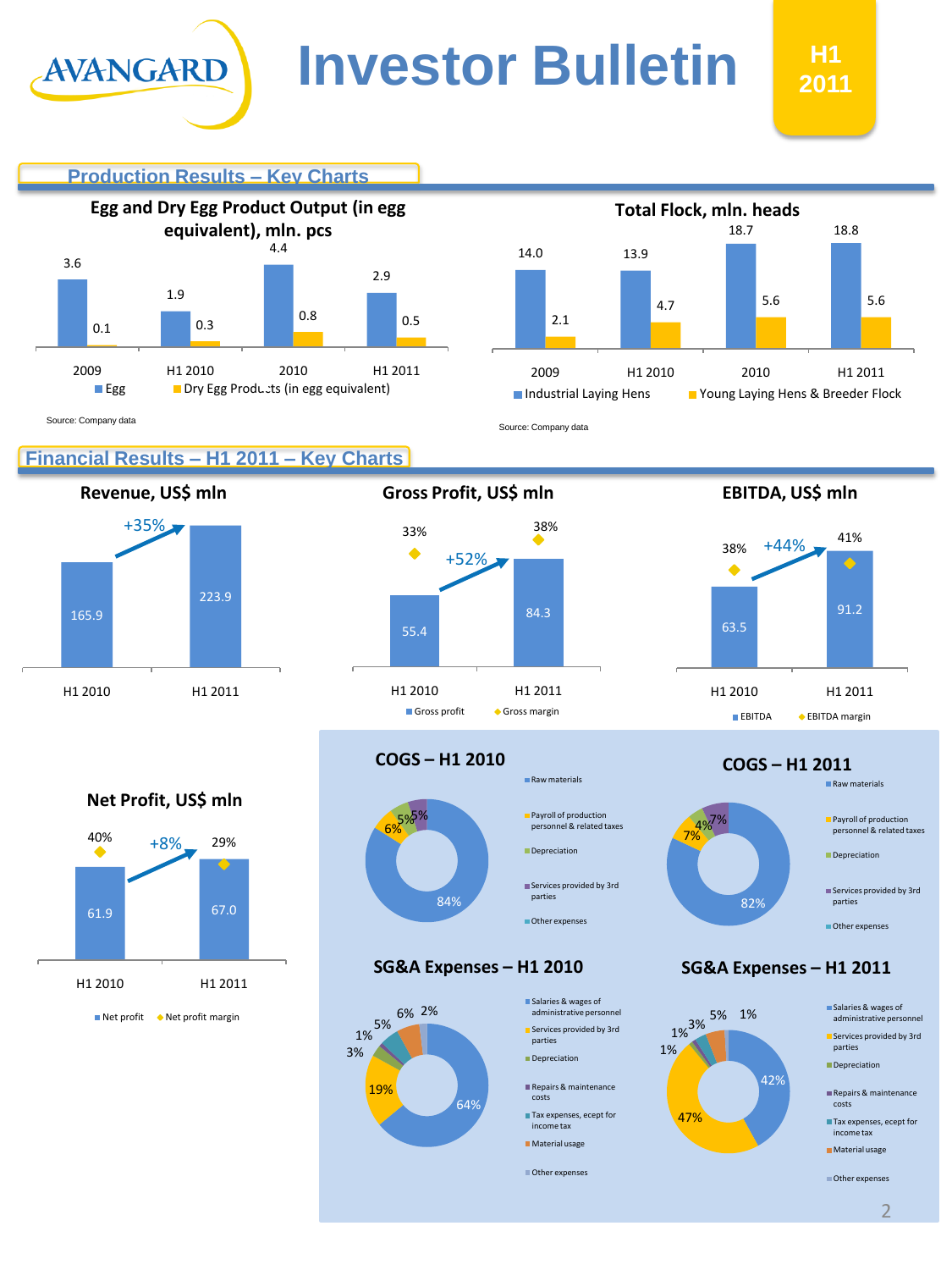

#### **Why to Invest in Avangard**

- No. 1 player in the large and growing market of shell eggs and dry egg products in Ukraine
- Rising exposure to foreign export markets provide upside potential
- Vertical integration ensures effective cost control
- State-of-the-art integration facilities, highly advanced technology and superior biosecurity standards
- **Strong cash flow generation from existing operations and** sustainable profitability
- Very low leverage (0.5 EBITDA in H1 2011 and local currency denominated debt

**Peer Group and Main Indexes Dynamics**

#### **GDR's Performance -**



#### **AVGR Equity price and Volume Tendency**

<span id="page-2-0"></span>

### **Securities - General Information**

| GDR's\ADR's                                     |           |
|-------------------------------------------------|-----------|
| Receipts outstanding, as of 30/06/11, pcs.      | 1,437,500 |
| Avrg trading volume per day, in H1 2011<br>pcs. | 67,334    |
| Market Cap as of 30/06/11, \$mln                | 1,067     |
| Free float, %                                   | 22.5      |

| <b>GDR\ADR's</b>                |                                                         | <b>Bonds</b>           |                                                                                                |
|---------------------------------|---------------------------------------------------------|------------------------|------------------------------------------------------------------------------------------------|
| <b>Ticker</b>                   | <b>AVGR</b>                                             | Format                 | Reg S                                                                                          |
| <b>Stock</b><br><b>Exchange</b> | <b>LSE</b>                                              | Amount, \$<br>mln      | 200                                                                                            |
| <b>Deal Size</b>                | 1,437,500 new<br>ordinary shares in<br>the form of GDRs | <b>Maturity</b>        | 29 October 2015                                                                                |
| Use of<br><b>Proceeds</b>       | Finalization of new<br>capacity expansion<br>programs   | Coupon                 | 10%, payable semi-<br>annually in arrears on<br>29 Apr and Oct<br>commencing on 29<br>Apr 2011 |
| <b>Proceeds</b>                 | <b>USD 208 m</b>                                        | <b>Listing</b>         | <b>LSE</b>                                                                                     |
| <b>Offer Price</b>              | \$15.0 per GDR                                          | <b>Issue</b><br>Rating | <b>B</b> (Fitch Ratings)                                                                       |

#### **Bond's Performance -**

#### **Avangard vs Ukrainian Eurobonds**

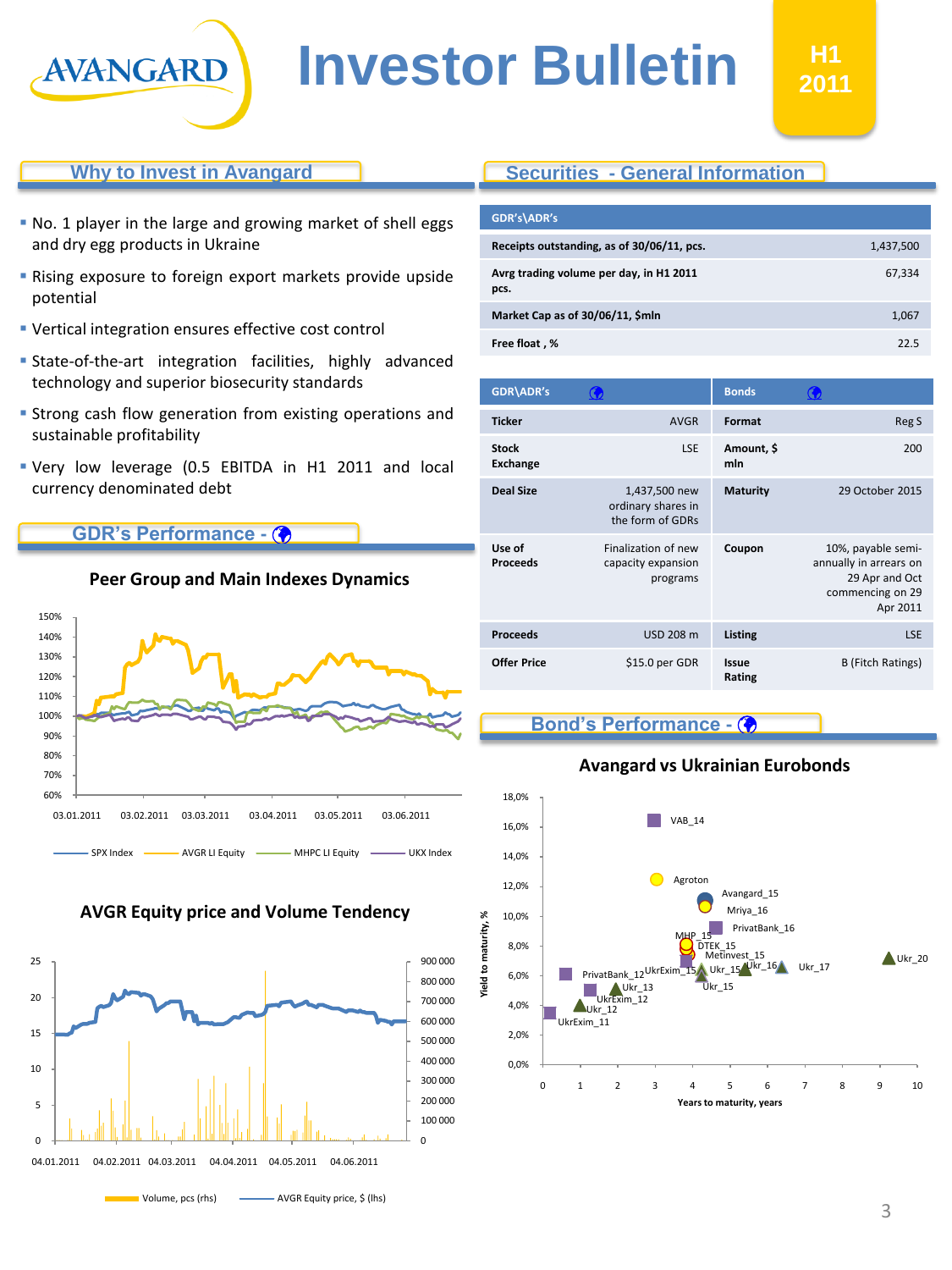AVANGARD

- **In 2010 GDP totaled \$138 bln, 2011 y**o-y growth respective estimates are 4.5% acc. to EBRD
- Economic reforms to ensure fiscal sustainability on the back of inflation decrease (9% in 2010) and budget deficit reduction to 2% of GDP by 2014
- Refinancing rate decreased (from 8.5% in July 2010 to 7.75% in July 2011) due to positive GDP dynamics, local currency stabilization and inflation slowdown
- Agricultural rebound set to quicken economic growth in 2H11, supporting economic activity amid moderating industrial recovery.
- The National Bank estimates that real GDP growth picked up to 7.5% yoy in July, amid a strong upsurge in agriculture caused by a strong harvest and the lowbase effect. The strong rebound in the grain harvest should translate into 8-9.0% growth in total agricultural output and thus contribute up to 0.7-0.8 pp to overall economic growth in 2011.



**H1 2011**



#### -15%  $-10%$ -5% 0% 5% 10% 15% 20% 25% 0% 5% 10% 15% 20% 25% 30% 35% 2003 2004 2005 2006 2007 2008 2009 2010

Agriculture, % of GDP (lhs)  $\longrightarrow$  Agriculture output, % y-o-y, (rhs)

<span id="page-3-0"></span>

**Agriculture Remains Strong And Growing**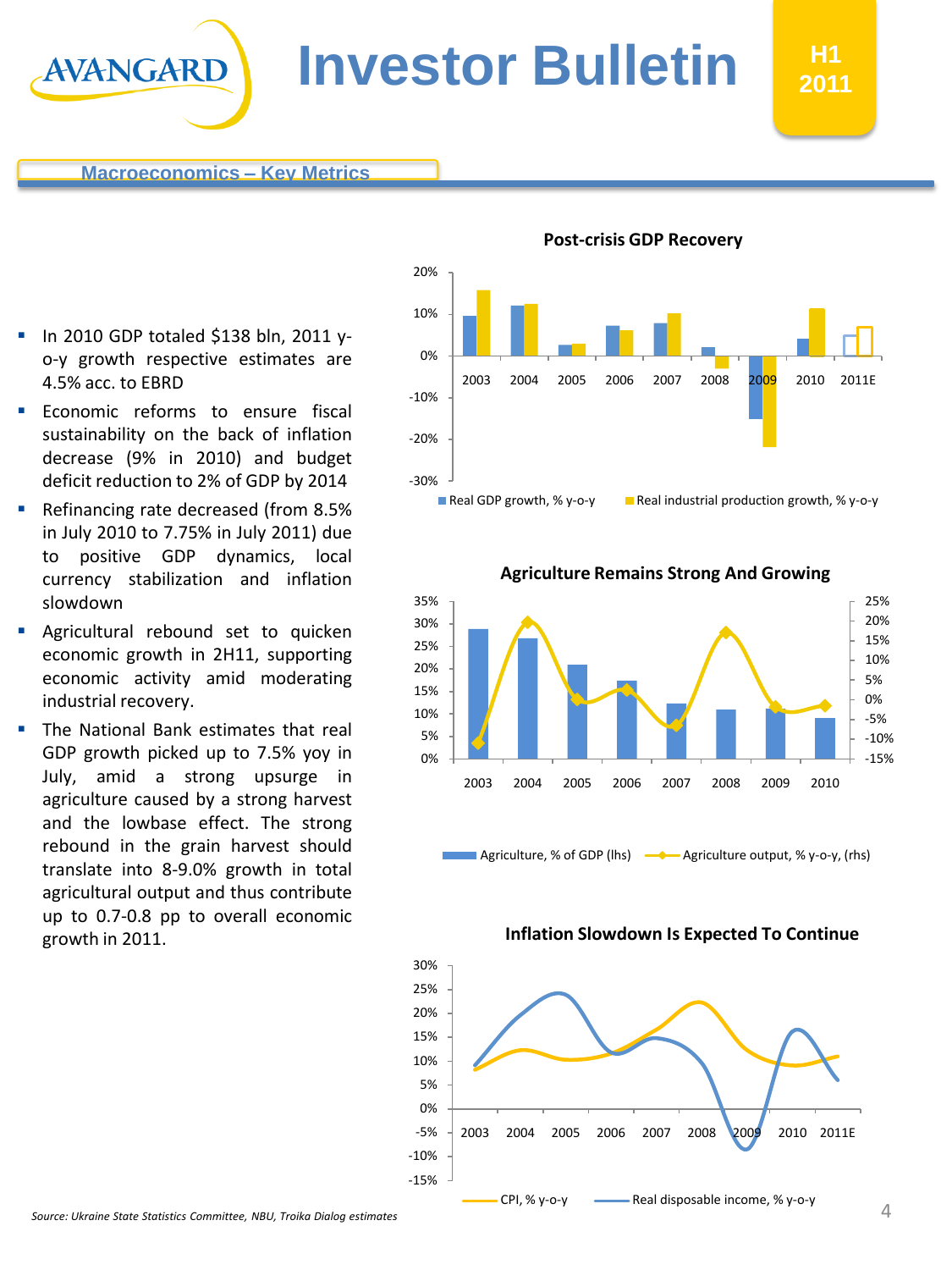# **World & Ukrainian Egg Market Trends – Key Charts**



**World Imports of Eggs, US\$ mln**

AVANGARD

# CAGR =  $12\%$ 1,725 1,512 1,319 1,190 1,022 904 766 669 2005 2006 2007 2008 2009 2010 2011F 2012F

**Ukraine Sales of Eggs, US\$ mln**

Source: SSCU, Pro-Consulting



#### **Production of Shell Eggs in Ukraine, bln pcs**



 $CAGR = 6%$ 

Source: SSCU, Pro-Consulting Source: Bloomberg, Pro-Consulting Source: Bloomberg, Pro-Consulting

**Growing world market** 

- World egg market has grown by 12% CAGR since 2004
- **Share of egg imports has been increasing and reached 4% of world egg market in 2010**
- Growth in egg products trade is driven by demand from food, confectionary and bakery industries globally
- Ukraine: strong domestic demand and increasing export opportunities
- **Domestic egg sales are expected to grow by 20% CAGR from 2010 to 2012**
- A ban on the import of Ukrainian livestock farming products into Russia has been removed opening a major market for Ukrainian producers